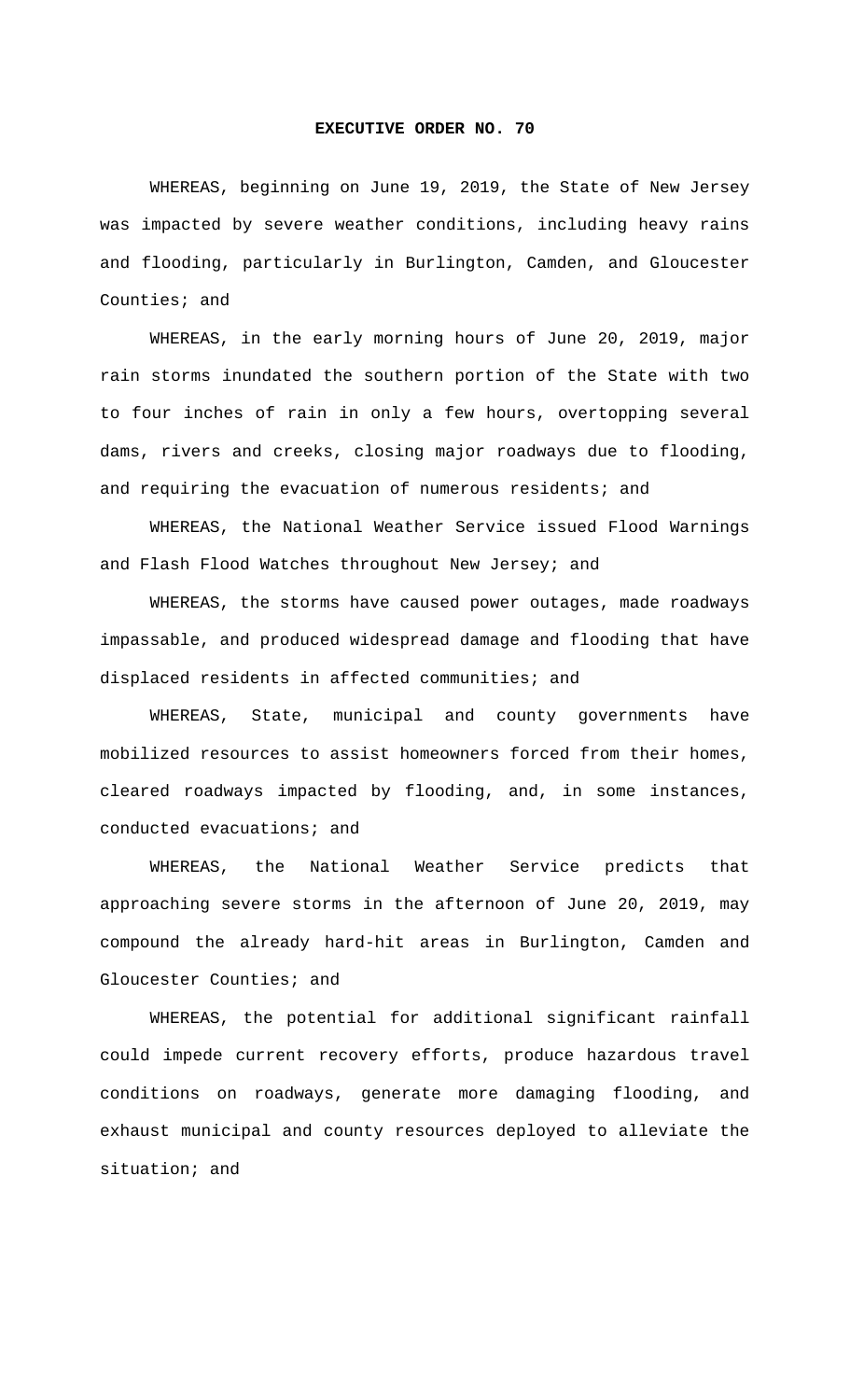WHEREAS, these severe weather conditions may make it difficult or impossible for citizens to obtain the necessities of life, as well as essential services such as police, fire, and first aid; and

WHEREAS, this situation constitutes an imminent hazard that threatens and presently endangers the health, safety, and resources of the residents of the State, specifically including Burlington, Camden, and Gloucester Counties; and

WHEREAS, this situation may become too large in scope to be handled in its entirety by the normal county and municipal operating services, including in Burlington, Camden, and Gloucester Counties, and this situation may spread to other parts of the State; and

WHEREAS, the Constitution and statutes of the State of New Jersey, particularly the provisions of N.J.S.A. App.A:9-33 et seq., N.J.S.A. 38A:3-6.1, and N.J.S.A. 38A:2-4 and all amendments and supplements thereto, confer upon the Governor of the State of New Jersey certain emergency powers;

NOW, THEREFORE, I, PHILIP D. MURPHY, Governor of the State of New Jersey, in order to protect the health, safety, and welfare of the people of the State of New Jersey DO DECLARE and PROCLAIM that a State of Emergency exists in Burlington, Camden, and Gloucester Counties, effective immediately; and I hereby ORDER and DIRECT the following:

1. I authorize and empower the State Director of Emergency Management, who is the Superintendent of State Police, to implement the State Emergency Operations Plan and to direct the activation of county and municipal emergency operations plan as necessary,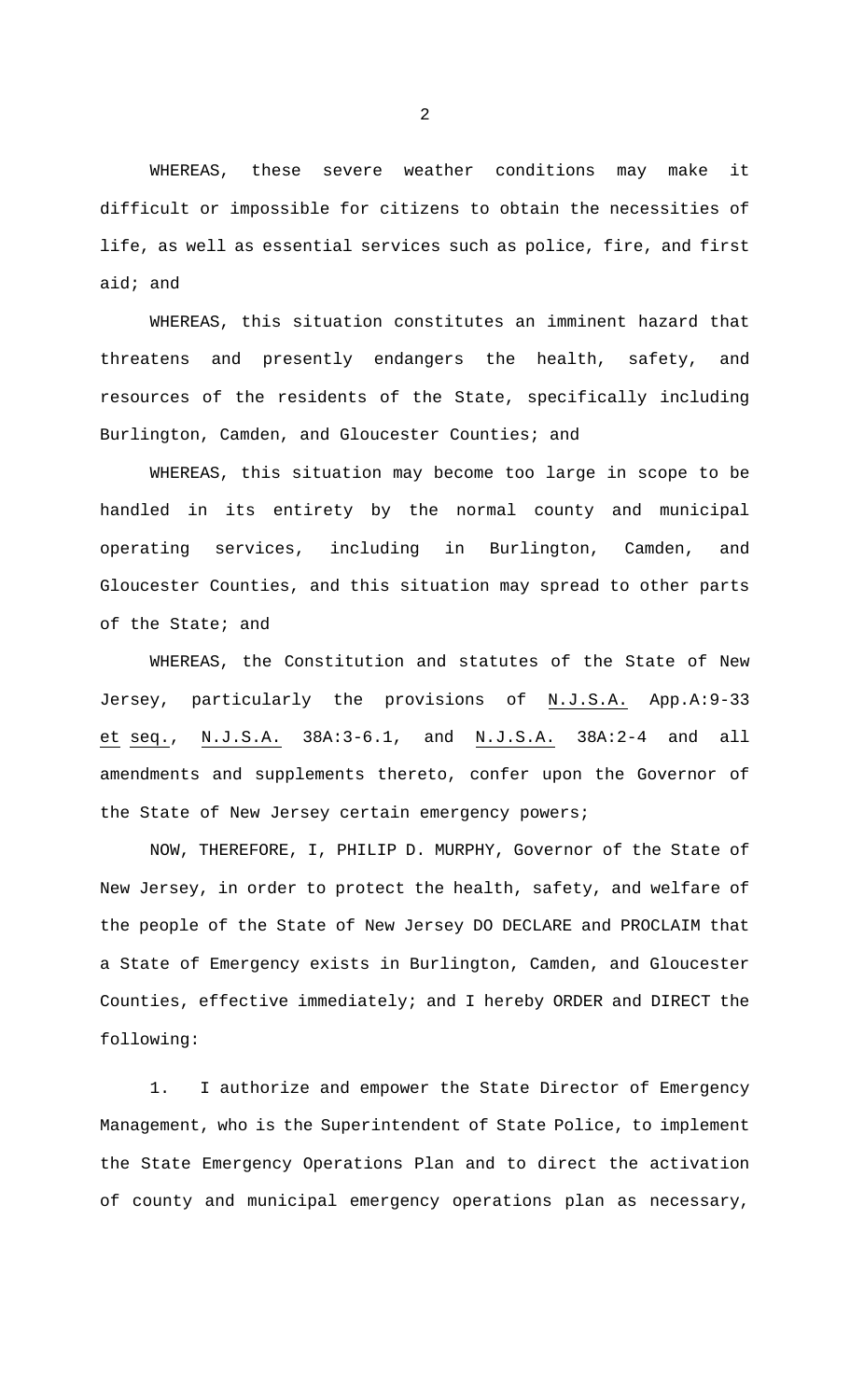and to coordinate the recovery effort from this emergency with all governmental agencies, volunteer organizations, and the private sector.

2. I authorize and empower, in accordance with N.J.S.A. App.A:9-33, et seq., as supplemented and amended, the State Director of Emergency Management, who is the Superintendent of State Police, through the police agencies under his control, to determine and control the direction of the flow of vehicular traffic on any State or interstate highway, municipal or county road, and any access road, including the right to detour, reroute, or divert any or all traffic and to prevent ingress or egress from any area that, in the State Director's discretion, is deemed necessary for the protection of the health, safety, and welfare of the public, and to remove parked or abandoned vehicles from such roadways as conditions warrant.

3. I authorize and empower the Attorney General, pursuant to the provisions of  $N.J.S.A.$  39:4-213, acting through the Superintendent of State Police, to determine and control the direction of the flow of vehicular traffic on any State or interstate highway, municipal or county road, and any access road, including the right to detour, reroute, or divert any or all traffic, to prevent ingress or egress, and to determine the type of vehicle or vehicles to be operated on such roadways. I further authorize all law enforcement officers to enforce any such order of the Attorney General or Superintendent of State Police within their respective municipalities.

4. I authorize and empower the State Director of Emergency Management to order the evacuation of all persons, except for those emergency and governmental personnel whose presence the State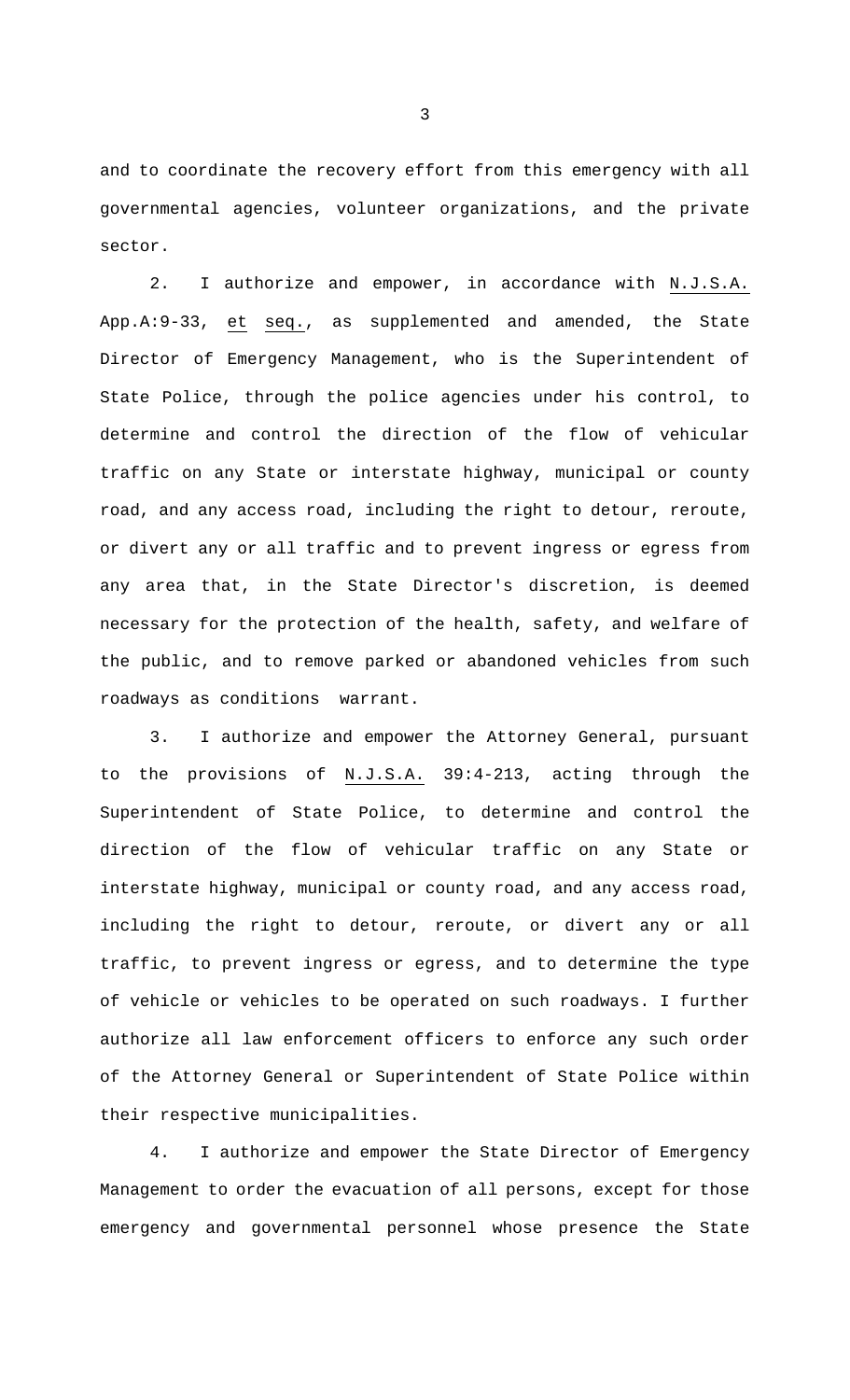Director deems necessary, from any area where their continued presence would present a danger to their health, safety, or welfare because of the conditions created by this emergency.

5. I authorize and empower the State Director of Emergency Management to utilize all facilities owned, rented, operated, and maintained by the State of New Jersey to house and shelter persons who may need to be evacuated from a residence, dwelling, building, structure, or vehicle during the course of this emergency.

6. I authorize and empower the executive head of any agency or instrumentality of the State government with authority to promulgate rules to waive, suspend, or modify any existing rule, where the enforcement of which would be detrimental to the public welfare during this emergency, notwithstanding the provisions of the Administrative Procedure Act or any law to the contrary for the duration of this Executive Order, subject to my prior approval and in consultation with the State Director of Emergency Management. Any such waiver, modification, or suspension shall be promulgated in accordance with N.J.S.A. App.A:9-45.

7. I authorize and empower the Adjutant General, in accordance with N.J.S.A. 38A:2-4 and N.J.S.A. 38A:3-6.1, to order to active duty such members of the New Jersey National Guard who, in the Adjutant General's judgment, are necessary to provide aid to those localities where there is a threat or danger to the public health, safety, and welfare and to authorize the employment of any supporting vehicles, equipment, communications, or supplies as may be necessary to support the members so ordered.

8. In accordance with N.J.S.A. App.A:9-34 and N.J.S.A. App.A:9-51, I reserve the right to utilize and employ all available resources of the State government and of each and every political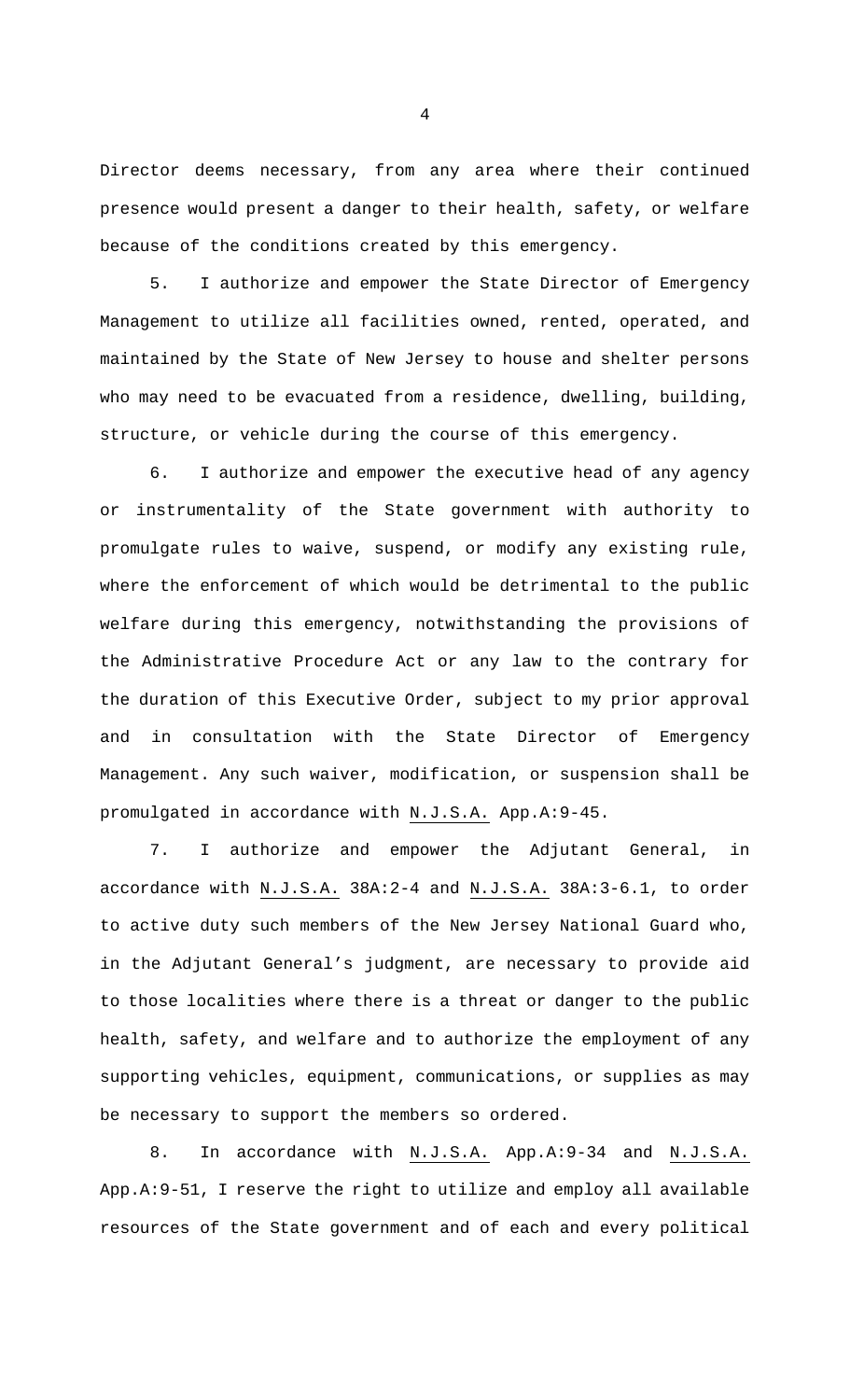subdivision of the State, whether of persons, properties, or instrumentalities, and to commandeer and utilize any personal services and any privately-owned property necessary to protect against this emergency.

9. In accordance with N.J.S.A. App.A:9-40, no municipality, county, or any other agency or political subdivision of this State shall enact or enforce any order, rule, regulation, ordinance, or resolution which will or might in any way conflict with any of the provisions of this Order, or which will in any way interfere with or impede the achievement of the purposes of this Order.

10. It shall be the duty of every person or entity in this State or doing business in this State and of the members of the governing body and every official, employee, or agent of every political subdivision in this State and of each member of all other governmental bodies, agencies, and authorities in this State of any nature whatsoever, to cooperate fully with the State Director of Emergency Management in all matters concerning this state of emergency.

11. In accordance with N.J.S.A. App.A:9-34, N.J.S.A. App.A: 9-40.6, and N.J.S.A. 40A: 14-156.4, no municipality or public or semipublic agency shall send public works, fire, police, emergency medical, or other personnel or equipment into any noncontiguous disaster-stricken municipality within this State, nor to any disaster-stricken municipality outside this State, unless and until such aid has been directed by the county emergency management coordinator or his or her deputies in consultation with the State Director of Emergency Management.